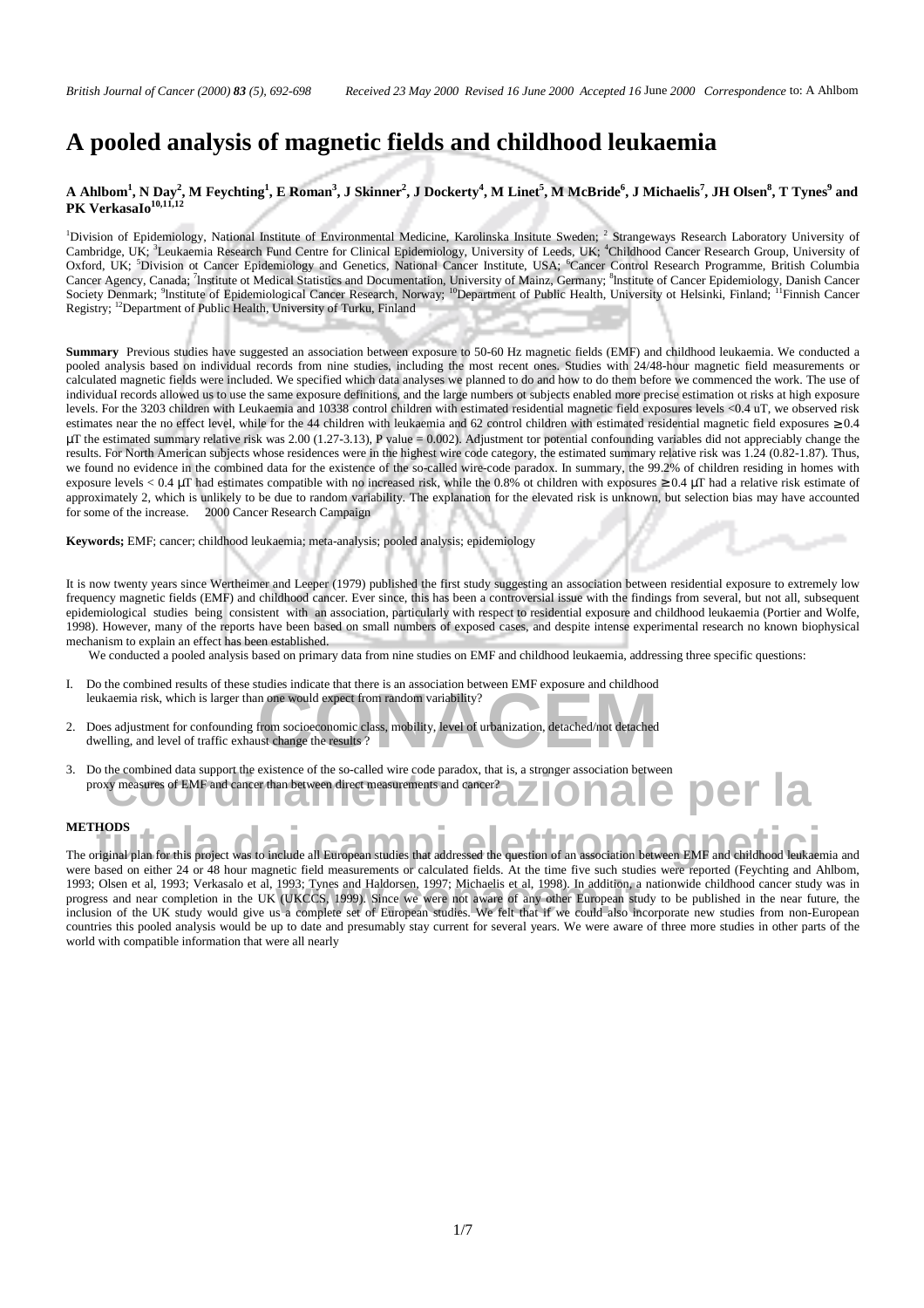**Table 1** Relevant characteristics for studies included in the pooled analysis

|                               | <b>Subjects</b> |          | <b>Exposure</b><br>measures |                      | <b>Matching</b><br>Potentiai confounders<br>variables<br>Common |        |               | Study specific (no. of groups) |                            |                      |                            |                                            |        |                |                |             |
|-------------------------------|-----------------|----------|-----------------------------|----------------------|-----------------------------------------------------------------|--------|---------------|--------------------------------|----------------------------|----------------------|----------------------------|--------------------------------------------|--------|----------------|----------------|-------------|
|                               | Cases           | Controls | Year of<br>diagnosis        | Measurements<br>Long | Calculated fields<br>Wire codes                                 | Sex    | Year of birth | Area of diagnosis              | Detached or<br>other house | Mobility<br>quintile | status<br>dno.fa<br>Social | Measure of sociai<br>education<br>Mother's | Income | Urbanization   | Car exhaust    | Other       |
| Canada                        | 272             | 304      | 1990-94                     | $\ddot{}$            | $+$                                                             |        |               | $+$                            |                            | $^+$                 |                            | 3                                          |        | $\overline{c}$ |                |             |
| <b>Danimarca</b>              | 833             | 4746     | 1968-86                     |                      |                                                                 | $\,^+$ |               |                                |                            | $^{+}$               | 5                          |                                            |        | 4              |                |             |
| <b>Finlandia</b> <sup>a</sup> | 29              | 1027     | 1974-93                     |                      |                                                                 |        |               |                                |                            |                      |                            |                                            |        | $\overline{2}$ |                |             |
| Germania                      | 175             | 409      | 1992-95                     |                      |                                                                 |        |               |                                |                            | $\pm$                | $\mathfrak{2}$             |                                            |        | 3              | $\overline{2}$ | $2^{\circ}$ |
| Nuova Zelanda                 | 86              | 80       | 1990-93                     | $+$                  |                                                                 |        |               |                                |                            | $\ddot{}$            |                            | 5                                          |        | $\overline{2}$ |                |             |
| Norvegia                      | 148             | 572      | 1965-89                     |                      |                                                                 | $\pm$  |               |                                |                            | $\qquad \qquad +$    | 6                          |                                            |        | $\overline{c}$ |                |             |
| <b>Svezia</b>                 | 36              | 508      | 1960-85                     |                      |                                                                 |        |               |                                | $^{+}$                     | $\overline{+}$       |                            |                                            |        | $\overline{c}$ | 3              |             |
| $\mathbf{USA}^{\mathbf{b}}$   | 595             | 530      | 1989-94                     |                      |                                                                 |        |               |                                | $\ddot{}$                  |                      |                            |                                            | 6      | $-4$           |                |             |
| <b>Regno Unito</b>            | 1073            | 2224     | 1992-96                     |                      |                                                                 |        |               |                                |                            |                      |                            |                                            |        |                |                |             |

**Specification of exposure information selected for the pooled analysis**

| Canada      | Latest home inhabited before diagnosis for which a 24-hour bedroom measurement was available (may not be same home for long         |
|-------------|-------------------------------------------------------------------------------------------------------------------------------------|
|             | measurement & wire code)                                                                                                            |
| Denmark     | Latest home inhabited before diagnosis for which a calculated field was available                                                   |
| Finland     | Calculated field for 12 months prior to diagnosis was provided especially for this exercise (may be average of values tor more than |
|             | one home)                                                                                                                           |
| Germany     | Latest home inhabited before diagnosis (was bome at diagnosis for almost all individuals)                                           |
| New Zealand | Home inhabited at diagnosis                                                                                                         |
| Norway      | Latest home inhabited before diagnosis in which child lived in the power line corridor, field calculated for entire period          |
| Sweden      | Latest home inhabited before diagnosis in which child lived in the power line corridor, field calculated for entire period          |
| <b>USA</b>  | Latest home inhabited before diagnosis for which a record was available (may not be same home for long measurement & wire           |
| UK          | code)<br>Home inhabited at diagnosis (UKCCS selection meant that the child must have lived there for previous $12$ months)          |
|             |                                                                                                                                     |

<sup>a</sup>Case control data generated from the original cohort; <sup>b</sup>acute lymphoblastic leukaemia only; <sup>c</sup>East/West Germany.

tutela data definite data denerated from the original conort; acute lymphobiastic leukaemia only; East west Germany.<br>
completed or recently completed, so we could include those too (Linet et al. 1997; Dockerty et al., 1998 and their relevant characteristicsM. A fourth study was also near completion in Ontario, Canada, but it was decided that since this study did not provide 24-<br>hour indoor measurements, or anything similar to it, the exposur and their relevant characteristicsM. A fourth study was also near completion in Ontario, Canada, but it was decided that since this study did not provide 24 hour indoor measurements, or anything similar to it, the exposure information in this study was not similar enough to justify inclusion (Green et al, 1999a,b). few studies that were not population based.

 The primary analyses reported here were all discussed and agreed upon prior to the commencement of the work. This included diagnostic categories. exposure definitions, time period for evaluation, cut points, confounders, and statistical methods. In addition certain analyses were done to confirm that the findings from these primarv analyses were not dependent on these specifications and yet other analyses were done with an exploratory purpose.

 This pooled analysis focused on childhood leukaemia, even though several of the studies also included other cancer diagnoses. The US study included only acute lymphocytic leukaemia (ALL). We did analyses both for total leukaemia and for ALL, but for brevity the more detailed results are given for total leukaemia. There was some variation with respect to age groups in the studies, and we decided to use the age interval 0-14 years.

 Since we wanted the data to he as conststent as possible across studies, the data that we used from a particular study were sometimes different from those that formed the basis for the originl publication from that study. This was particularly the case with the exposure variables (Table 1). In effect. the study-specific results that we report in this article differ to various degrees from the results as reported in the original publications. These diflerences are higgest for the US study. Compared with the published results of the US study, the pooled analysis included fewer cases and controls (34 cases and 90 controls were excluded because 24/48-hour measurements were missing), limited the study period to the year prior to diagnosis rather than the five years immediately prior to diagnosis, restricted the number of residences for which measurements were utilized to one per subject rather than all homes resided in during the five years immediately prior to diagnosis, and used geometric means rather than arithmetic means.

 In studies with long magnetic field measurements (24/48-hour). these were chosen as the primary exposure measure. The publication from the Canadian study uses personal measurements, but to achieve consistency with the other studies we chose to use the inhome measurements instead. In the UK, a two-phase measurement strategy was used, according to which 48-hour measurements were conducted when either a shorter measurement (108 minutes) or a charaeteristic of the residency indicated that EMF exposure was elevated. These measurements were all treated as long measurements because almost all elevated readings would come from 48-hour measurements. None of the adjustments to the measured exposure that were presented in the UKCCS analysis were used in the pooled analysis. (lt should be noted that these adjustments had negligible effect.)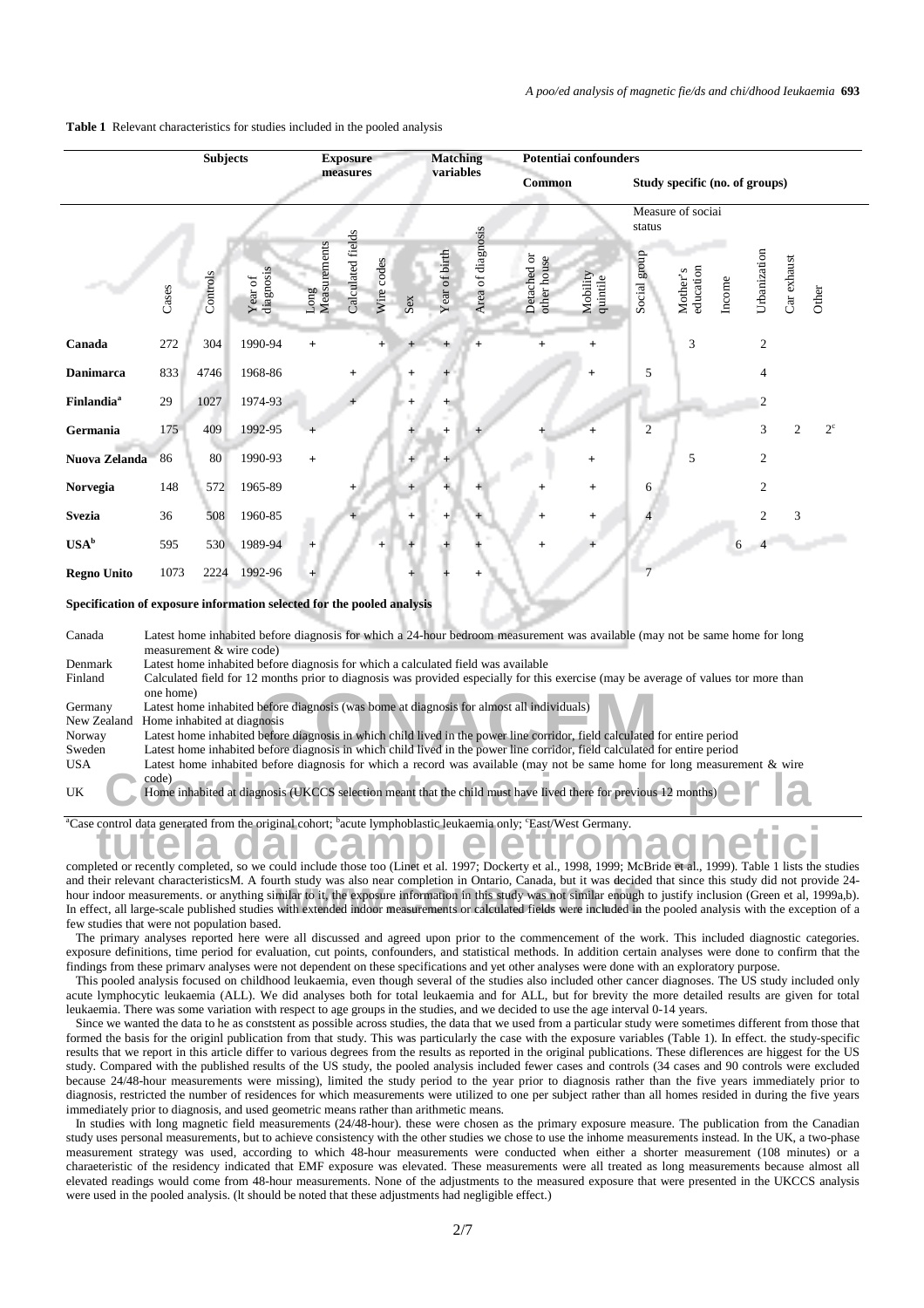As a summation of all measurements for one subject, over the 24/48 hours, most of the centres used arithmetic means. We decided, however, to use geometric means from all studies, because they are less affected by outliers. For comparison we also analysed the data using arithmetic means. Therefore, each centre provided the geometric means as well as the arithmetic means, regardless of what they used in their original publication.

All centres without long measurements had calculated fields, i.e., calculations of magnetic fields based upon distance between the subject's home and the nearby power line, line characteristics, and load on the line. For these centres calculated fields were evaluated as the primary measure.

We also analysed wire-codes (i.e., a proxy measure of residential magnetic field level, based on the distance and configuration of nearby power lines) for all North American studies. These were classified and analysed according to the original Wertheimer-Leeper scheme (Wertheimer and Leeper, 1982). We also developed a European version of the wire-code, but eventually decided that the differences between the North American and the European distribution Systems were too large to make this meaningful. The wire-code analyses, therefore, only included the North American studies.

With respect to the reference time for exposure characterization, there was considerable variation across studies. Residential measurement data were available for various periods from birth to diagnosis. We decided to aim for the average exposure during the last year prior to diagnosis for the cases and the corresponding age for the controls. We achieved this by using the exposure information for the home at the time of diagnosis for the cases and the home lived in by the matched control at the same age; when this information was unavailable we used instead the latest time period prior to diagnosis (Table 1). The reasons were that all studies could provide exposure data specified in this way and that exposure close to date of diagnosis is relevant to the hypothesis that EMF, if anything, would act as a promoter.

All studies utilized a matched case-control design, although the matching variables were not the same in all studies (Table 1). In Finland the original publication reported findings from a cohort study, but in preparation for this pooled analysis a control group was selected and the data were evaluated using a matched case-control design with 3 additional years of follow-up. Because we wanted to use as many as possible of the cases and controls to increase the flexibility of the analysis, we decided to ignore the matching. Instead we included adjustment for age and sex in all analyses, with age classified into one-year groups up to five years of age and then into five year groups. In all analyses, the measurement studies were also adjusted for socio-economic status, according to centre-specific definitions (Table 1). In addition, we adjusted for residence in the eastern or western part of the country in Germany.

One of the aims of this study was to test whether adjustment for any available covariate would have an effect on the summary relative risk estimates. In addition to the covariates included in the basic model, the following factors were available: socioeconomic status, mobility, level of urbanization, detached/not detached dwelling, and level of traffic exhaust. All of these variables were not available in all studies (Table 1). For socioeconomic class, level of urbanization, residential mobility, and traftic exhaust, the basic information and the definitions varied between centres as descrihed in Table 1.

To estimate a summary relative risk across centres, a logistic regression model was applied to the raw data, with centres represented by dummy variables. We did this for measurement studies and calculated field studies separately but also across all studies. In the primary analyses, exposure was categorized in the four levels: <0.1  $\mu$ T; 0.1- <0.2  $\mu$ T; 0.2- <0.4  $\mu$ T; ≥ 0.4  $\mu$ T and entered into the model with the use of dummy variables. The wire-code analyses were treated correspondingly. In addition, a similar analysis but with continuous exposure was conducted, the results of which are reported as relative risks per  $0.2 \mu T$ intervals. This continuous analysis was also the basis for a likelihood ratio test of homogeneity of effects across studies.

## **RESULTS**

**CONACE TRESULTS**<br>
Table 2 gives the absolute numbers of subjects by case/control status, study, and exposure level. In total there are 3247 cases and 10 400 controls. The UK<br>
provided by far the largest number of cases, Table 2 gives the absolute numbers of subjects by case/control status, study, and exposure level. In total there are 3247 cases and 10 400 controls. The UK cases and 62 controls, with the largest number of cases from the USA and the largest number of controls from Sweden. Out of the 3247 cases, 2704 (83%) are ALL cases. The US study was restricted to ALL, which explains why the US numbers are the same in the left and right panels of Table 2.

cases. The US study was restricted to ALL, which explains why the US numbers are the same in the left and right panels of Table 2.<br>In Table 3 we summarize the primary results for total leukaemia. For each centre the relati zero cases or controls. Although some of the centre-specific relative risk estimates are of little interest in themselves, particularly in the higher categories, all studies still provide information for the summary measu at the variation in point estimates between the studies, is not larger than commatched analyses to confirm that ignoring the matching did not introduced analyses the basic potential confounders. Some of the studies are based on small numbers, particularly the highest exposure categories, and in some instances there are studies still provide information for the summary measures. The last column of the table gives the results of the logistic regression analysis with continuous exposure. The homogeneity test based on the continuous analysis across all nine centres resulted in a  $\chi^2$  with eight degrees of freedom of 10.7 corresponding to a *P* value of 0.22. The interpretation is that the variation in point estimates between the studies, is not larger than one would expect from randonm variability. We compared resuìts for matched versus unmatched analyses to confirm that ignoring the matching did not introduce a bias. Because the results were similar, we only report the unmatched results.

Across the measurement studies, the summary relative risk is estimated at 1.87 (95% CI.: 1.10-3.18) in the highest exposure category, with a corresponding *P* value of 0.01. The two lower categories have estimates close to unity. For the calculated fields studies the summary measure for the top exposure category is 2.13 (0.93-4.88), with a *P* value of 0.04.

In the very last line of Table 3, we give the summary relative risk estimate across all studies, regardless of whether the study is a measurement study or a calculated field study. We consider this an analysis based on the exposure measure that is closest to the specified magnetic field measurement and time period of study defined for the pooled analysis. The relative risk estimates in the two intermediate exposure categories are near the no effect value, while in the top category ( $\geq 0.4 \mu T$ ) the relative risk estimate is 2.00 (95% CIs: 1.27-3.13), with a *P* value of 0.002. The continuous analysis gives a relative risk estimate per 0.2 µT of 1.15 (1.04-1.27) with a test for trend *P* value of 0.004.

*Brìtish Journal of Cancer (2000) 83(5), 692-698 2000 Cancer Research Campaign A pooled analysis of magnetìc flelds and childhood leukaemia* **695**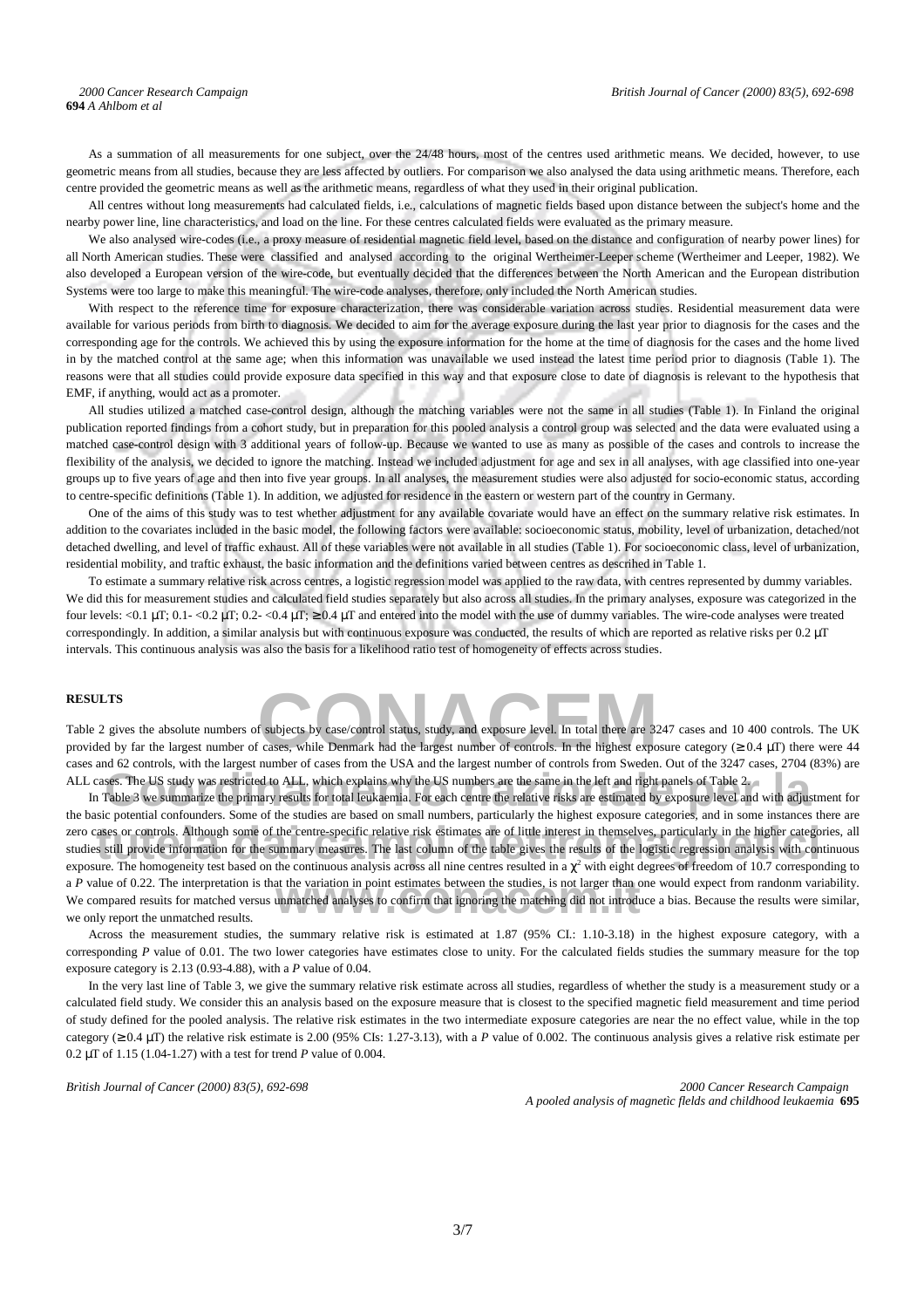Table 2 Absolute numbers of childhood Ieukaemia cases and controls by study and exposure level

| Measurement studies       |       |                |              |                  |              |                 |              |                |                 |              |
|---------------------------|-------|----------------|--------------|------------------|--------------|-----------------|--------------|----------------|-----------------|--------------|
| Leukaemia cases           | $0.1$ | $0.1 - 0.2$    | $0.2 - 0.4$  | $\geq 0.4$       | <b>Total</b> | ALL cases < 0.1 | $0.1 - 0.2$  | $0.2 - 0.4$    | $\geq 0.4$      | <b>Total</b> |
| Canada                    | 174   | 56             | 29           | 13               | 272          | 151             | 50           | 26             | 12              | 239          |
| Germany                   | 156   | 12             | 5            | $\overline{2}$   | 175          | 130             | 10           | 5              | $\mathfrak{2}$  | 147          |
| New Zealand               | 76    | 6              | 4            | O                | 86           | 64              | 5            | 3              | $\Omega$        | 72           |
| <b>UK</b>                 | 1018  | 38             | 13           |                  | 1073         | 859             | 34           | 1 <sub>o</sub> | 3               | 906          |
| <b>USA</b>                | 418   | 111            | 49           | 17               | 595          | 418             | 111          | 49             | 17              | 595          |
| Totai                     | 1842  | 223            | 100          | 36               | 2201         | 1622            | 210          | 93             | 34              | 1959         |
| Controls                  | < 0.1 | $0.1 - 0.2$    | $0.2 - 0.4$  | $\geq 0.4$       | Total        |                 |              |                |                 |              |
| Canada                    | 215   | 53             | 26           | 10               | 304          |                 |              |                |                 |              |
| Germany                   | 380   | 21             | 6            | $\mathbf{2}$     | 409          |                 |              |                |                 |              |
| New Zealand               | 72    | 8              | $\mathbf{o}$ | $\overline{0}$   | 80           |                 |              |                |                 |              |
| <b>UK</b>                 | 2099  | 91             | 26           | 8                | 2224         |                 |              |                |                 |              |
| <b>USA</b>                | 386   | 95             | 44           | 5                | 530          |                 |              |                |                 |              |
| Totai                     | 3152  | 268            | 102          | 25               | 3547         |                 |              |                |                 |              |
| Calculated fields studies |       |                |              |                  |              |                 |              |                |                 |              |
| Leukaemia cases           | < 0.1 | $0.1 - 2$      |              | $0.2 - .4 > 0.4$ | Totai        | ALL cases < 0.1 | $0.1 - 2$    |                | $0.2 - 4 > 0.4$ | Tota         |
| Denmark                   | 830   |                | $\Omega$     |                  | 833          | 596             | $\mathbf{O}$ | $\mathbf{O}$   | 2               | 598          |
| Finland                   | 27    | 0              |              |                  | 29           | 25              | $\sigma$     |                |                 | 27           |
| Norway                    | 140   | 6              |              | $\overline{O}$   | 148          | 92              | 5            | $\overline{2}$ | $\Omega$        | 99           |
| Sweden                    | 27    | 3              |              | $\frac{5}{8}$    | 36           | 17              |              | $\circ$        | 3               | 21           |
| Totai                     | 1024  | 10             |              |                  | 1046         | 730             | 6            | 3              | 6               | 745          |
| Controls                  | < 0.1 | $0.1 - 2$      |              | $0.2 - 4$ ? 0.4  | Total        |                 |              |                |                 |              |
| Denmark                   | 4736  | $\mathfrak{2}$ | 8            | $\mathbf{O}$     | 4746         |                 |              |                |                 |              |
| Finland                   | 991   | 19             | 10           | $\overline{7}$   | 1027         |                 |              |                |                 |              |
| Norway                    | 542   | 13             |              | 10               | 572          |                 |              |                |                 |              |
| Sweden                    | 438   | 30             | 20           | $\frac{20}{37}$  | 508          |                 |              |                |                 |              |
| Total                     | 6707  | 64             | 45           |                  | 6853         |                 |              |                |                 |              |

\_\_\_\_\_\_\_\_\_\_\_\_\_\_\_\_\_\_\_\_\_\_\_\_\_\_\_\_\_\_\_\_\_\_\_\_\_\_\_\_\_\_\_\_\_\_\_\_\_\_\_\_\_\_\_\_\_\_\_\_\_\_\_\_\_\_\_\_\_\_\_\_\_\_\_\_\_\_\_\_\_\_\_\_\_\_\_\_\_\_\_\_\_\_\_\_\_\_\_\_\_\_\_\_\_\_\_\_\_\_\_\_\_\_\_\_\_\_\_\_\_\_\_\_\_\_\_

Table 3 Total leukaemia. Relative risks (95% CI) by exposure level and with exposure as continuous variable (RR per 0.2 µT) with adjustment for age, sex, and SES (measurement studies) and East/West in Germany. Reference level: <0.1 µT. Observed (O) and expecled (E) case numbers > 0.4 uT, with expected nos. given by modelling probability of membership of each exposure category based on distribution of controls including covariates.

| Type of study                                                   | $0.1 - 0.2 \mu T$                                           | $0.2 - 0.4 \mu T$                                               | $\geq 0.4$ uT                                                       | $\bf{0}$                         | E                       | <b>Continuous</b><br>analysis                                 |
|-----------------------------------------------------------------|-------------------------------------------------------------|-----------------------------------------------------------------|---------------------------------------------------------------------|----------------------------------|-------------------------|---------------------------------------------------------------|
| <b>Measurement studies</b><br>Canada<br>Germany<br>New Zealand  | $1.29(0.84-1.99)$<br>$1.24(0.58-2.64)$<br>$0.67(0.20-2.20)$ | $1.39(0.78-2.48)$<br>1.67 (0.48-5.83)<br>4 cases/0 ctrls        | $1.55(0.65 - 3.68)$<br>$2.00(0.26 - 15.17)$<br>$0$ cases/ $0$ ctrls | 13<br>$\overline{2}$<br>$\Omega$ | 10.3<br>0.9<br>$\Omega$ | 1.21 (0.96-1.52)<br>1.31 (0.76-2.26)<br>$1.36(0.40-4.61)$     |
| UK<br><b>USA</b>                                                | $0.84(0.57-1.24)$<br>$1.11(0.81-1.53)$                      | $0.98(0.50-1.93)$<br>$1.01(0.65-1.57)$                          | $1.00(0.30-3.37)$<br>3.44 (1.24-9.54)                               | 4<br>17                          | 4.4<br>4.7              | $0.93(0.69-1.25)$<br>$1.30(1.01-1.67)$                        |
| <b>Calculated fields studies</b><br>Denmark<br>Finland          | $2.68(0.24 - 30.45)$<br>$\overline{0}$ cases/19 ctrls       | 0 cases/8 ctrls<br>$4.11(0.48-35.1)$                            | 2 cases/0 ctrls<br>$6.21(0.68-56.9)$                                |                                  | 0.2                     | $1.50(0.85-2.65)$<br>$1.15(0.79-1.66)$                        |
| Norway<br>Sweden<br><b>Summary</b>                              | $1.75(0.65 - 4.72)$<br>$1.75(0.48 - 6.37)$                  | $1.06(0.21 - 5.22)$<br>$0.57(0.07-4.65)$                        | $0 \text{ cases}/10 \text{ ctrls}$<br>$3.74(1.23 - 11.37)$          | $\Omega$                         | 2.7                     | $0.78(0.50-1.23)$<br>$1.31(0.98-1.73)$                        |
| Measurement studies<br>Calculated fietds studies<br>All studies | $1.05(0.86-1.28)$<br>$1.58(0.77-3.25)$<br>$1.08(0.89-1.31)$ | $1.15(0.85-1.54)$<br>$0.79(0.27 - 2.28)$<br>$1.11(0.84 - 1.47)$ | $1.87(1.10-3.18)$<br>$2.13(0.93 - 4.88)$<br>$2.00(1.27-3.13)$       | 36<br>- 8<br>٠<br>44             | 20.1<br>4.4<br>24.2     | $1.17(1.02 - 1.34)$<br>$1.11(0.94-1.30)$<br>$1.15(1.04-1.27)$ |

In the measurement studies, because several of the relative risk estimates were higher when geometric rather than arithmetic means were employed the data were reanalysed using arithmetic means. Although the summary relative risk for all rneasurement studies was still elevated 1.59 *(1.04.-2.45),* it was lower than that obtained when the analysis was based on geometric means.

While the primary categorical analyses were based on the predetermined cut off points, we evaluated the robustness of the results by also using other cut off points. With 0.3-<0.4, 0.4-<0.5 and  $\geq$  0.5 µT as the three highest categories we found, across all studies and for total leukaemia, relative risks of 1.60, 2.54 and 1.75, respectively.

The largest studies and therefore the studies that carry most of the weight in the summations are those from the US, Canada, and the UK. If the US study were to be excluded, the summary estimate for the highest exposure category would be reduced from 2.00 to 1.68 (1 00-2.83; *P* = 0.03). The exclusion of Canada would increase the summary estimates to 2.14 (1.27-3.61), while exclusion of the UK study would increase it to 2.29 (1.41-3.74). Table 3 also gives the expected number of cases in the highest category under the null

 *2000 Cancer Research Campaign British Journal of Cancer (2000)83(5), 692-98*

**696** *A Ahlbom et al*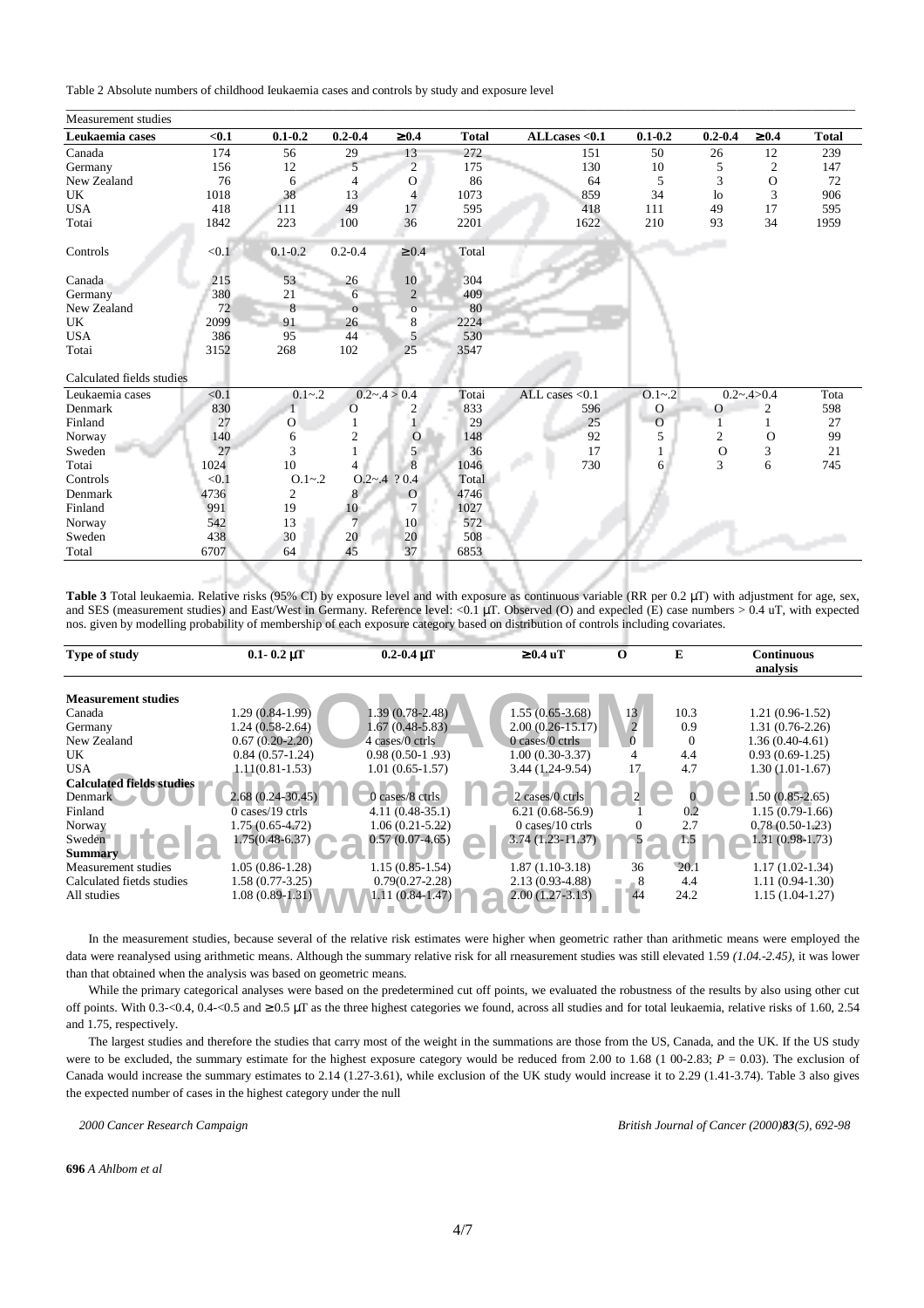**Table 4** Acute lymphocytic leukaemia. Relative risks (95% CI) by exposure level with adjustment for age, sex, and SES (measurement studies) and East/West in Germany. Reference level: <0.1  $\mu$ T.

|            | <b>Measurement studies</b> | $0.1 < 0.2 \mu T$          | $0.2 - 0.4 \mu T$                  | $\geq 0.4$ uT              |
|------------|----------------------------|----------------------------|------------------------------------|----------------------------|
|            | Canada                     | $1.33(0.85-2.07)$          | $1.44(0.79-2.60)$                  | $1.65(0.68-4.01)$          |
|            | Germany                    | 1.29 (0.58-2.89)           | $2.19(0.62 - 7.71)$                | $2.21(0.29-16.7)$          |
|            | New Zealand                | $0.71(0.21-2.44)$          | $3 \cases/0 \text{ctrls}$          | $0 \cases/0 \text{ ctrls}$ |
| UK         |                            | $0.89(0.59-1.34)$          | $0.87(0.42 - 1.84)$                | $0.88(0.23-3.39)$          |
| <b>USA</b> |                            | $1.11(0.81 - 1.53)$        | $1.01(0.65-1.57)$                  | 3.44 (1.24-9.54)           |
|            | Calculated fields studies  |                            |                                    |                            |
|            | Denmark                    | $0 \cases/2 \text{crls}$   | $0$ cases/ $8$ ctrls               | $2 \cases/0 \text{ctrls}$  |
|            | Finland                    | $\approx 0$ cases/19 ctrls | $4.31(0.50-37.2)$                  | $6.79(0.74-62.6)$          |
|            | Norway                     | $2.25(0.78-6.55)$          | $-1.49(0.30-7.45)$                 | $0$ cases $/ 0$ ctrls      |
| والتباري   | Sweden                     | $0.88(0.11-7.19)$          | $0 \text{ cases}/20 \text{ ctrls}$ | $3.46(0.84-14.3)$          |
|            | Summary                    |                            |                                    |                            |
|            | Measurement studies        | $1.07(0.87-1.31)$          | $1.15(0.84-1.56)$                  | $1.95(1.14-3.35)$          |
|            | Calculated fields studies  | $1.42(0.58-3.45)$          | $0.84(0.25-2.81)$                  | $2.23(0.88-5.65)$          |
|            | All studies                | $1.08(0.88-1.32)$          | $1.12(0.84-1.51)$                  | $2.08(1.30-3.33)$          |
|            |                            |                            |                                    |                            |

**Table 5** Summary relative risks. (95% CI) for total leukaemia by exposure level based on best available measure with adjustment for potential contounders. Germany also includes East/West adjustment.

|                                              | $0.1 - 0.2 \mu T$   | $0.2 - 0.4 \mu T$   | $\geq 0.4$ uT       |
|----------------------------------------------|---------------------|---------------------|---------------------|
|                                              |                     |                     |                     |
| All studies but Finland                      |                     |                     |                     |
| Age, sex                                     | $1.07(0.88-1.29)$   | $1.11(0.84-1.47)$   | 1.91 (1.21-2.99)    |
| Age, sex, SES                                | $1.08(0.89-1.31)$   | $1.10(0.82 - 1.46)$ | 1.92 (1.22-3.02)    |
| All studies but UK                           |                     |                     |                     |
| Age, sex, SES                                | $1.18(0.94-1.48)$   | $1.15(0.84-1.58)$   | $2.28(1.40-3.71)$   |
| Age, sex, SFS, Urban                         | $1.13(0.90-1.42)$   | $1.09(0.79-1.50)$   | $2.24(1.37-3.67)$   |
| All studies but UK, Denmark, Finland, and NZ |                     |                     |                     |
| Age, sex, SES                                | $1.20(0.96-1.52)$   | $1.15(0.83 - 1.58)$ | $1.97(1.19-3.25)$   |
| Age, sex, SES, type ofdwelling               | $1.21(0.96 - 1.52)$ | $1.15(0.83-1.59)$   | $1.97(1.19-3.26)$   |
| All studies but UK and Finland               |                     |                     |                     |
| Age, sex, SES                                | $1.19(0.95-1.49)$   | $1.13(0.83-1.55)$   | $2.20(1.34-3.61)$   |
| Age, sex, SES, mobility                      | $1.18(0.94-1.48)$   | $1.14(0.83-1.56)$   | $2.20(1.34-3.61)$   |
| Sweden and Germany                           |                     |                     |                     |
| Age, sex, SES                                | $1.37(0.71 - 2.64)$ | $1.28(0.47-3.51)$   | $3.30(1.24 - 8.81)$ |
| Age, sex, SES, car exhaust                   | $1.36(0.70-2.63)$   | $1.27(0.46-3.49)$   | $3.24(1.22 - 8.63)$ |

hypothesis. The total number of excess cases across all studies is 20, the largest number being contributed by the US study.

extricts. The total number of excess cases across all studies is 20, the largest number being contributed by the US study.<br>We then restricted these analyses to ALL. Since the ALL cases make up as much as 83% of all cases a tute similar to the total dealers are solution. The results in Table 4 show that this is indeed the case, but in the ingnest exposure category the ALL relative also looked separately at other leukaemia. must be similar to the total leukaemia results. The results in Table 4 show that this is indeed the case, but in the highest exposure category the ALL relative risks are somewhat higher than for total leukaemia.

leukaemia was 1.42 in the highest exposure category, but based on only 4 exposed cases.

Next we addressed the issue of a possible effect of adjustment for more covariates. The results of this analysis are given in Table 5. In addition to the res using different definitions of potential confounders we also fac centres using different definitions of potential confounders we also faced the problem that all centres did not have data on all potential confounders. When we adjusted for a particular confounder we therefore included only those studies that have data on that confounder. Because of the centre specific differences in relative risks we could not compare the adjusted results calculated from only a subset of the studies to the basic model results calculated from all the studies. Therefore, in Table 5 we present results with and without adjustment for a potential confounder for the group of studies that the estimates are based upon. As can be seen in Table 5, for none of the potentiai confounders does the adjustment result in anything but minor changes in any of the relative risk estimates.

The final issue is the so-called wire-code paradox. Table 6 has the results according to wire-code categories including a summary estimate for the twO North American studies. In the table we also give magnetic field levels for each wire code category. The relative risk for the highest wire-code category is 1.24 (0.82-1.87) so these analyses do not provide evidence for the existence of such a paradox.

## **DISCUSSION**

We did not find any evidence of an increased risk of childhood leukaemia at residential magnetic field levels < 0.4 -T. We did, however, find a statistically significant relative risk estimate of two for childhood leukaemia in children with residential exposure to EMF  $\geq 0.4$  UT during the year prior to diagnosis. Less than 1%

*British Journal of Cancer (2000) 83(5), 692-98 2000 Cancer Research Campaign A pooled analysis of magnetic fields and childhood leukaemia 697*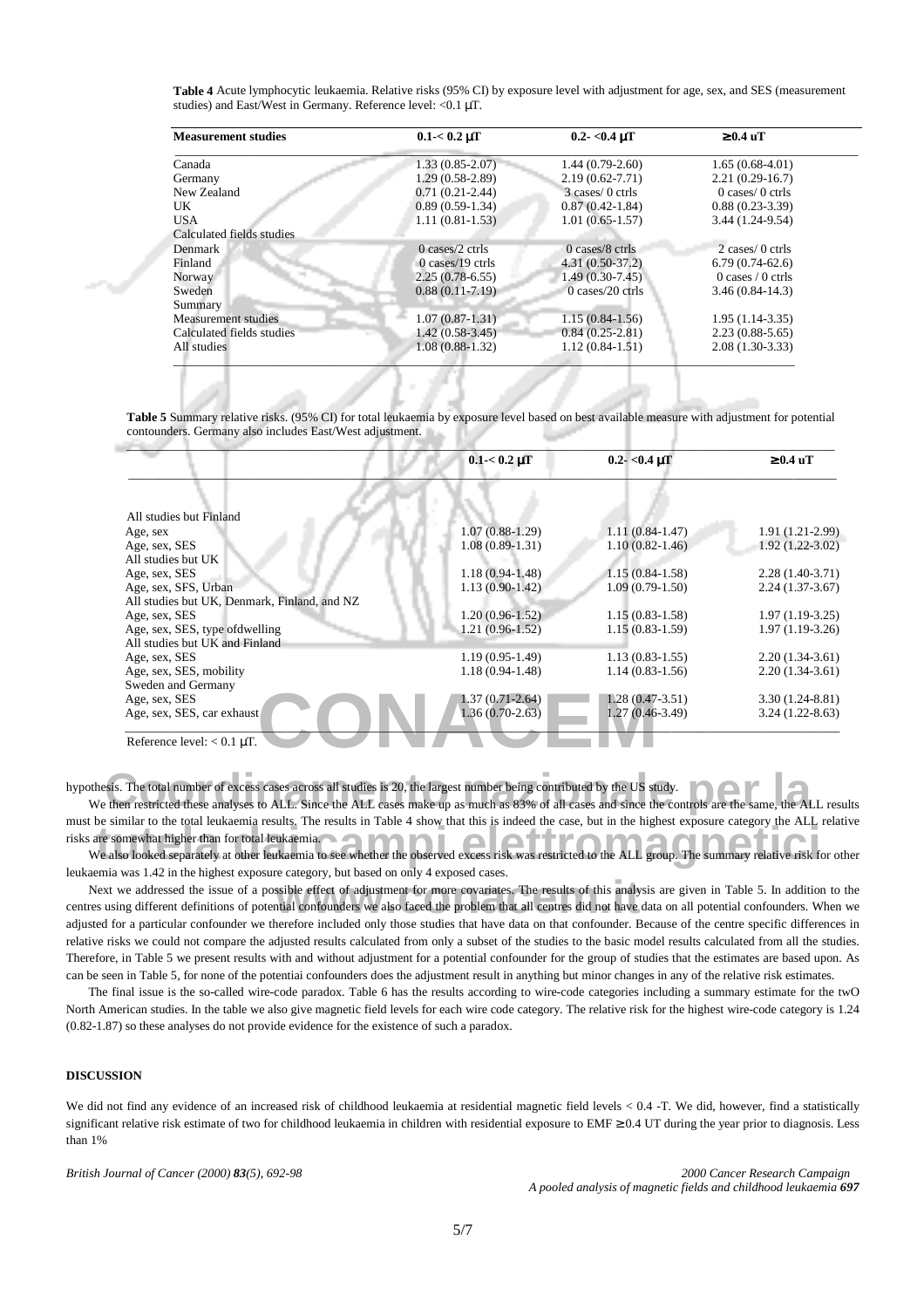**Table 6** Total leukaemia. Relative risks (95% CI) by wire-code with adjustment for age, sex, SES (local definitions) and mobility, number of subjects, and EMF levels based on subset of subjects with measurement on home used in wire code analysis.

| <b>North American studies</b> | UGNLCC <sup>1</sup> | OLCC <sup>2</sup> | OHCC <sup>3</sup> | VHCC <sup>4</sup>   |  |
|-------------------------------|---------------------|-------------------|-------------------|---------------------|--|
| Canada                        |                     | $0.98(0.66-1.46)$ | $0.75(0.52-1.10)$ | $1.59(0.90-2.82)$   |  |
| Caselcontrol                  | 151/154             | 77/77             | 83/105            | 39/23               |  |
| <b>USA</b>                    |                     | $1.03(0.73-1.44)$ | $1.04(0.71-1.51)$ | $0.87(0.47-1.61)$   |  |
| Case/contro                   | 177/173             | 119/115           | 88/87             | 24/26               |  |
| All North American studies    |                     | $1.01(0.78-1.30)$ | $0.89(0.68-1.16)$ | $1.24(0.82 - 1.87)$ |  |
| EMF level, median in controls | 0.04                | 0.05              | 0.08              | 0.11                |  |

<sup>1</sup>Under ground/very low current configuration; <sup>2</sup>0rdinary low current configuration; <sup>3</sup>0rdinary high current configuration; <sup>4</sup>Very high current configuration.

of subjects were in this highest exposure category. The results did not change following adjustment for the potential confounders. In addition, the existence of the so-called wire-code paradox could not be confirmed.

Earlier analyses of the hypothesis of an association between EMF and cancer have sometimes been criticized on the grounds that the findings might be a consequence of so-called data dredging. In order to avoid this and because this work has been a collaborative effort of a rather large group of investigators we specified which primary analyses we planned to do and how to do them before we commenced the analysis; this was before the results of several of the individual studies were known.

The fact that we had access to the raw data from each study gave us two substantial advantages. First, it allowed us to make the data from the various centres as compatible as possible, which was particularly important for the exposure variables. For example, it made it possible to use the same cut-off points in all studies, to use geometric means of the measurements, and to focus on exposure during the year preceding diagnosis. Second, we could arrange data in ways that were of little interest in themselves for some of the individual centres because of small numbers, but still of considerable interest for the total material. In particular this made it possible to analyse, in a consistent way, higher cut-off poìnts than the commonly used 0.2 µT.

For the measurement studies, the findings may have reflected effects of selection bias due to non-participation. Differences were observed in several measures of socioeconomic status between cases and controls, particularly in the US study, with controls generally characterized by higher socioeconomic status than cases. In a recent analysis, Hatch et al. found that exclusion of partial or non-cooperative participants from analyses of either in-home magnetic field measurements or wire-codes tended to increase the risk estimates for childhood leukaemia in the US study (Hatch et al, 2000). This was confirrned in the UK study in which there was a moderate association between a deprivation index and measured magnetic fields (UKCCS, 1999). This suggests that at least some of the elevation of risk estimates arose from differential participation of cases and controls.

Exposure measurements from both calculated and measured field studies are subject to error. Time-weighted average in a single 24- or 48-hour period immediately prior to diagnosis may not represent typical levels or the proper metric at the time period that is relevant for assessing risk of leukaemia, if any, and may not reflect the exposure of a child living in the home. Calculated fields are also averages over time and do not take individual characteristics of homes into consideration. Since elevated risk appears to be confined to only the small fraction of children who are highly exposed and since we have no basis for risk pattern.

determining the pattern of measurement errors in each study, we cannot reliably infer the underlying risk function that would be consistent with the observed risk pattern.<br>
This may be of significance when considering pote dominate. In effect one would not expect the same confounders to be operating in these two types of studies. This may also be of significating selection bias a small issuming selection bias a small issuming selection bias One feature of our results is the high degree of consistency between the group of studies with measured fields and the group of studies with calculated fields. This may be of significance when considering potential confounders because in the calculated fields studies, the dominant source of exposure is high voltage power lines, while in the measured fields studies internal sources (such as ground currents, household wiring, and exposures from electrical appliances) may predominate. In effect one would not expect the same confounders to be operating in these two types of studies. This may also be of significance when considering selection bias problems, because the calculated fields studies are using population registries in a way that makes selection bias a small issue. In this comparison between the measurement studies and the calculated fields studies, one must keep in mind, however that the calculated fields studies are small and based only on a total of  $\frac{8}{8}$  cases with exposure in the highest exposure category.

only on a total of 8 cases with exposure in the highest exposure category.<br>Ine of our goals was to see whether controlling for as many putative confounders as possible would change the results, but none of the covariates<br>c about risk factors for childhood leukaemia is very limited so one cannot<br>For the moment we can only conclude that mobility, traffic exhaust, typ<br>EMF and childhood leukaemia. One of our goals was to see whether controlling for as many putative confounders as possible would change the results, but none of the covariates that we had access to changed the results in any substantial way when included in the models. On the other hand, none of these is an established risk factor for childhood leukaemia. Indeed, knowledge about risk factors for childhood leukaemia is very limited so one cannot exclude the possibility that adjustment for some other variable would have an effect. For the moment we can only conclude that mobility, traffic exhaust, type of dwelling, and urban/rural residency are not important confounders when studying EMF and childhood leukaemia.

An interesting finding in our analysis relates to the so-called wire-code paradox. In an earlier review, an expert committee noted on the basis of the earlier studies that there is a stronger association between markers for EMF exposure and leukaemia risk than between direct measurements and leukaemia risk (National Research Council, 1996). Our data based on subsequent studies do not support this. In fact, the two North American studies show no evidence of increased risk associated with residing in homes in high wire-code categories. It is also worth nothing that the measured magnetic fields are low in all the wirecode categories. The reasons for the elevated risk estimates for high wire-code categories in the earlier North American studies are unclear, although considerable potential for bias has been noted for both studies carried out in Denver (Portier and Wolfe, 1998).

The results of numerous animal experiments and laboratory studies examining biological effects of magnetic fields have

 *2000 Cancer Research Campaign B ritish Journal of Cancer (2000) 83(5), 692-98*

### 698 *A Ahlbom et al*

produced no evidence to support an aetiologic role of magnetic fields in leukaemogenesis (Portier and Wolfe, 1998). Four lifetime exposure experiments have produced no evidence that magnetic fields, even at exposure levels as high as  $2000 \mu T$ , are involved in the development of lymphopoietic malignancies. Several rodent experiments designed to detect promotional effects of magnetic fields on the incidence of leukaemia or lymphoma have also been uniformiy negative. There are no reproducible laboratory findings demonstrating biological effects of magnetic fields below 100 µT.

Our results have clear implications for future studies. The level of significance that we see for the excess risk at high exposure makes chance an unlikely